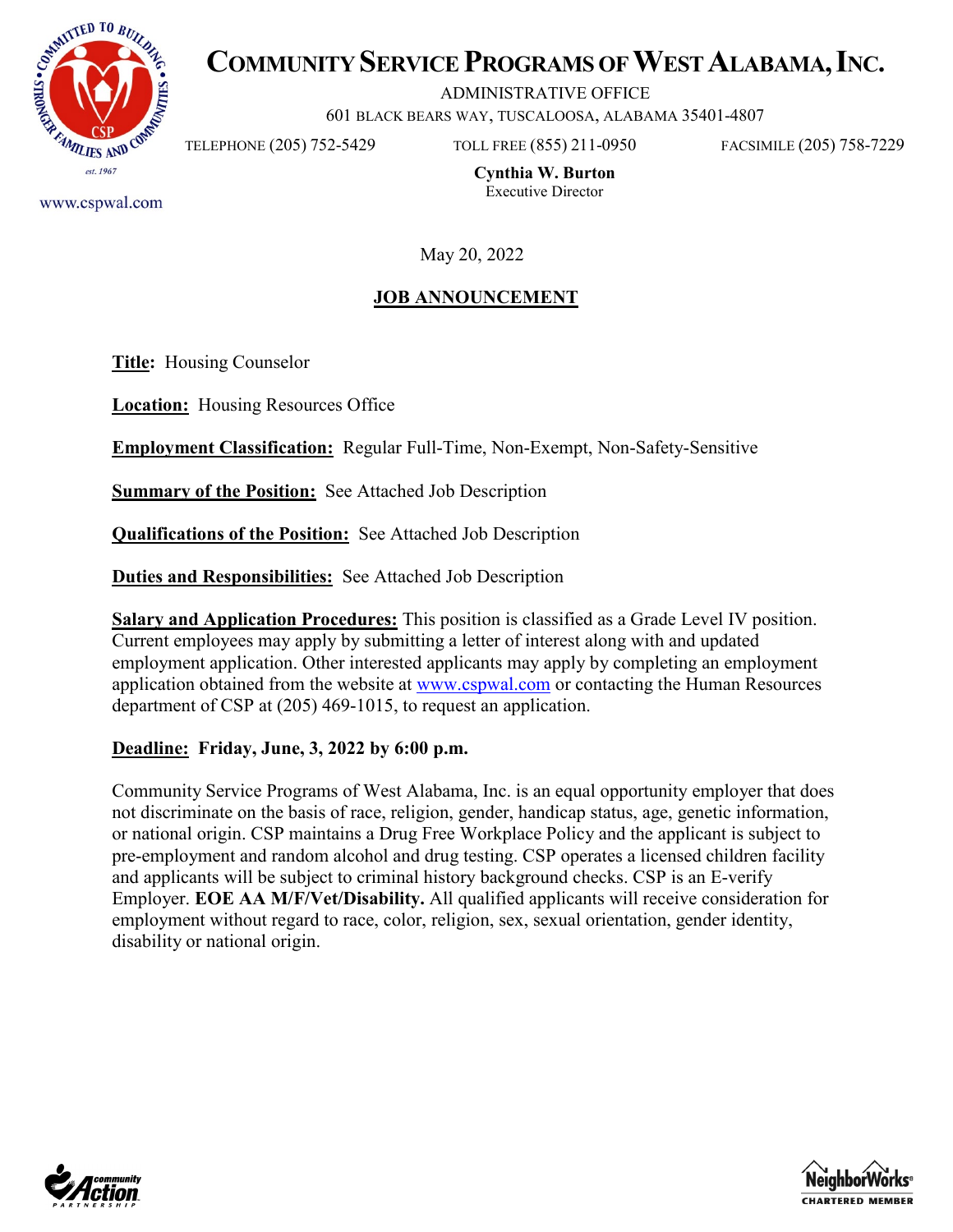## **Community Service Programs of West Alabama, Inc.**

### **Job Description**

| <b>Position Title:</b>                                                                | Housing Counselor                            |
|---------------------------------------------------------------------------------------|----------------------------------------------|
| Department:                                                                           | Housing Counseling                           |
| <b>Reports To:</b>                                                                    | Housing Counseling Supervisor                |
| <b>Employment Classification:</b> Regular Full-time, Non-Exempt, Non-Safety-Sensitive |                                              |
| <b>Salary Scale:</b>                                                                  | CSP Paygrade IV; $+$ depending on experience |

## **Summary of Duties and Responsibilities**

The Housing Counselor is responsible to the Housing Counseling Supervisor and supports the delivery of a wide variety of housing counseling/coaching and educational services to homebuyers, homeowners, low- to moderate-income renters, and the homeless. The primary objective includes working with individuals/families to improve financial capability and to help them achieve specific housing goals associated with maintaining or securing rental housing or homeownership.

To provide housing counseling services through HUD Programs, the new hire must certify through HUD by way of passing a new written examination—*The HUD Housing Counseling Certification Examination*.

### **Essential duties and responsibilities:** *other duties may be assigned by the supervisor*

- Provide direct individual and group educational housing counseling services in the following areas: rental, pre-purchase, post-purchase, foreclosure intervention, and homelessness.
- Adhere to all guidelines related to the confidentiality of client records and information and requirements outlined in the HUD Housing Counseling Handbook and National Industry Standards for Rental, Homeownership, Foreclosure Intervention, and Financial Capabilities Education and Counseling;
- Register clients seeking rental or other group education services and assist in building/closeout of group education file in accordance to standard agency protocols;
- Ability to facilitate group education and engagement through virtual platforms such as GoToWebinar, Microsoft Teams, and/or Zoom.
- Gather required information from clients, complete filing and data entry based on standard agency protocols;
- Develop an action plan that identifies a specific goal, obstacles, strategies, and steps necessary to meet the client's goal and timeframe(s);



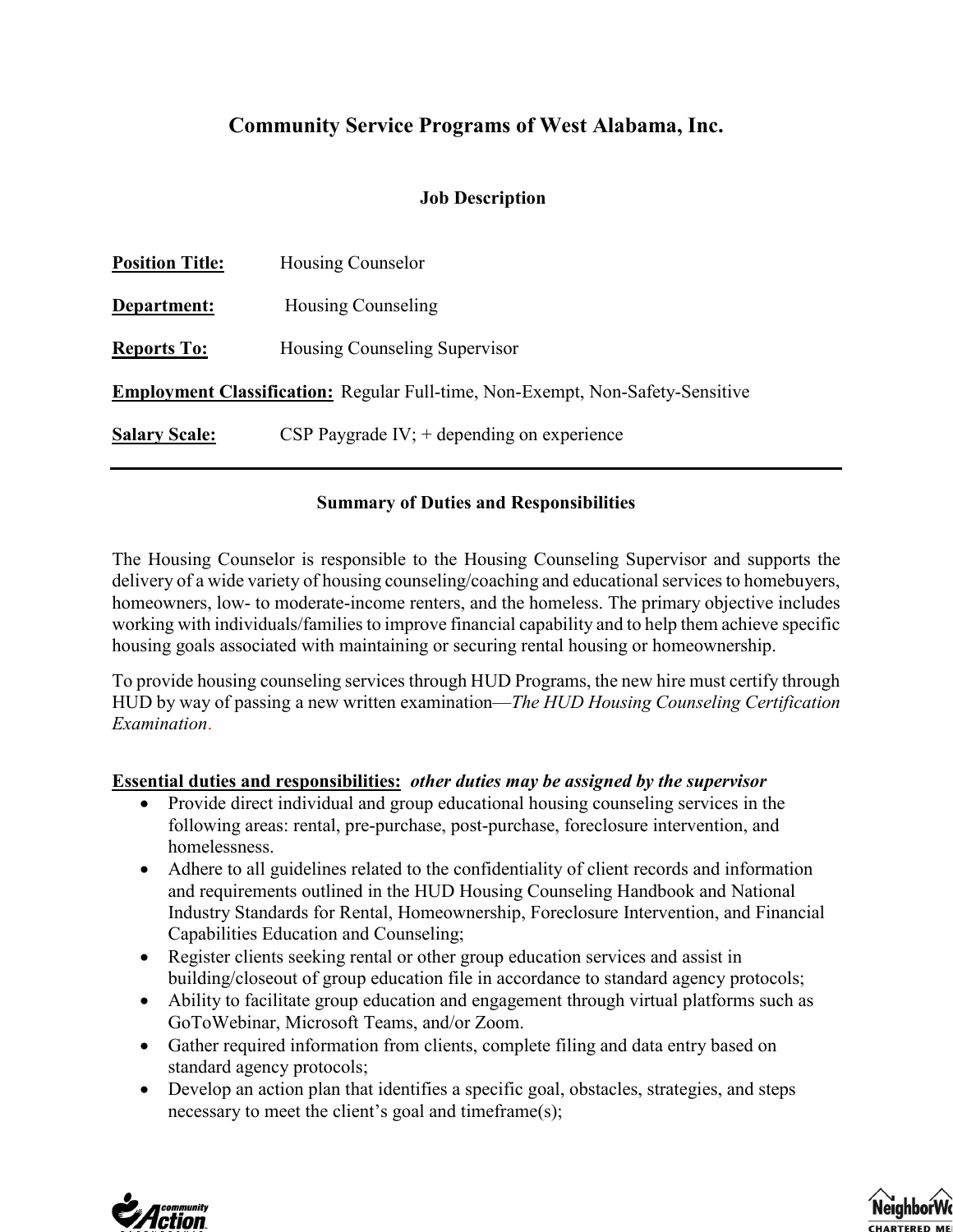- Conduct assessments and activities that determine and build credit and savings capacity of the homeless, potential/current renters and homeowners;
- Provide documented follow-up and ensure client files are closed timely and in accordance with standard agency protocols;
- Assist in the delivery of homeownership and home repair loan packaging services;
- Build relationships with supportive service providers, property managers/landlords, residential contractors, lenders and other professionals for the purpose of programs support and client advocacy;
- Build collaborative relationships with colleagues and clients representing diverse cultures, races, ages, genders, religions, lifestyles, and viewpoints;
- Be able to work within a team structure as well as negotiate and manage conflicts;
- Conduct activities to recruit potential renters and homeowners, including housing fairs, publicity of housing activities and other marketing techniques;
- Display a high level of initiative, effort and commitment towards completing assignments efficiently, work with minimal supervision and demonstrate responsible behavior and attention to details;
- Ability to travel nationally to attend training(s) and maintain certifications/training resume;
- As needed, complete LIHEAP/CSBG/EFSP applications and food referrals for new and existing consumers and provide documentation as required by LIHEAP/CSBG/EFSP guidelines and agency procedure;
- Submit monthly and quarterly reports accurately and on time as appropriate;
- Conduct outreach and referrals and maintain accurate records on these activities;
- Attend staff and other meetings as necessary;
- Perform other duties as assigned by supervisor, Director of Housing Programs, and/or Executive Director.

Job Description – Housing Counselor Page 2

**Qualifications:** *To perform this job successfully, an individual must be able to perform each essential duty satisfactorily. The requirements listed below are representative of the knowledge, skill, and/or ability required. Reasonable accommodations may be made to enable individuals with disabilities to perform the essential functions.* 

## **Education and Experience:**

- ♦ Bachelor's degree in related field such as Consumer Science, Finance, Business, Social Work or Human Services; OR
- ♦ Two years experience OR training in housing counseling or related field.
- ♦ Housing counseling, lending, real estate and/or finance experience preferred.
- ♦ Proficiency in Microsoft Office, including Word, Excel, PowerPoint, and Outlook;
- ♦ Detail oriented with ability to organize complex material in a clear and concise manner;
- ♦ Ability to structure and convey information for a large group in a manner that is engaging and approachable;



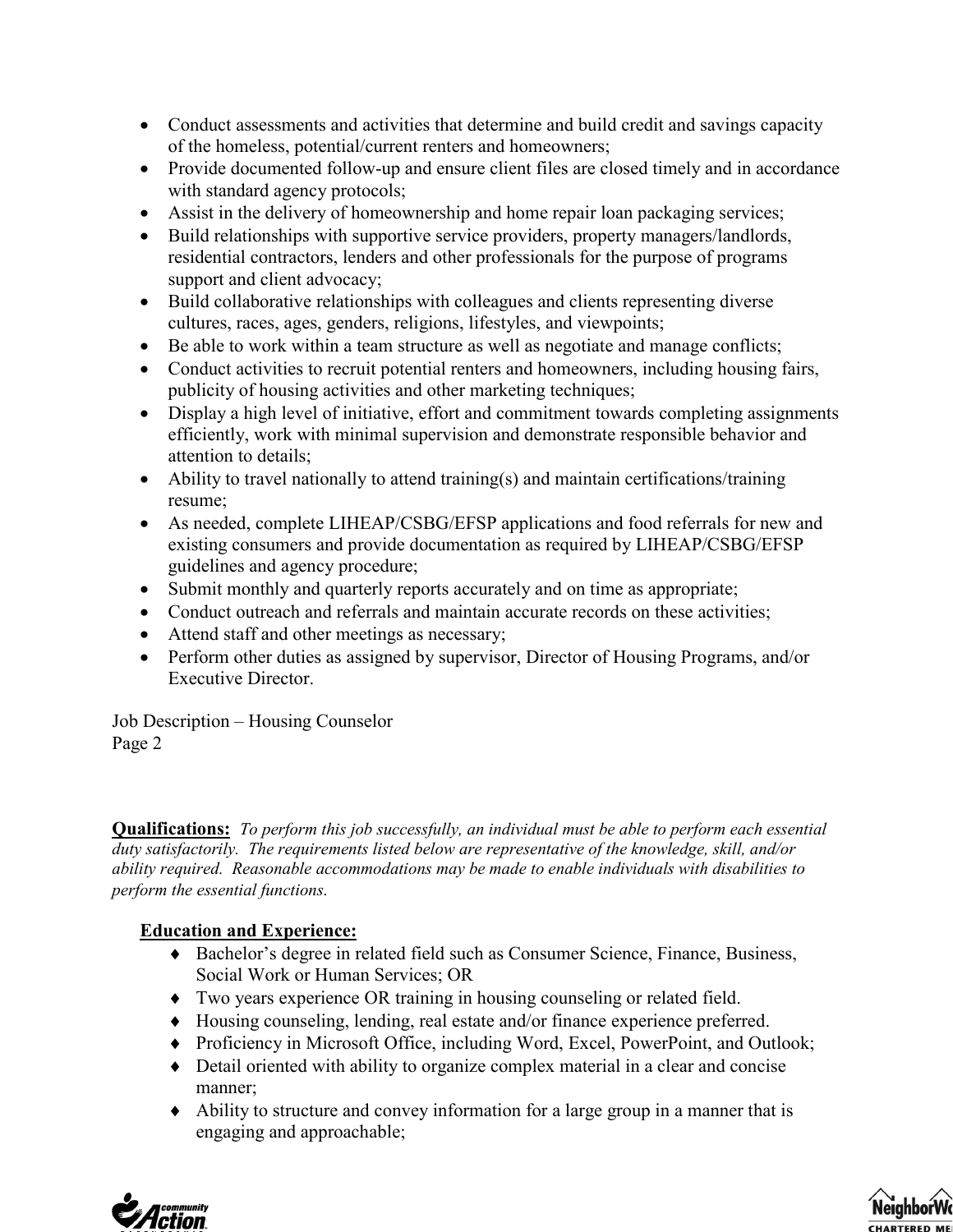♦ Demonstrated skill in organizing time and prioritizing work load;

## **Certificates, Licenses, Registrations:**

- ♦ Valid Driver's License with liability insurance.
- ♦ Serviceable automobile.

## **Language Skills:**

- ♦ Ability to communicate to diverse populations.
- ♦ Ability to effectively present information to clients, community partners, and potential partners.
- ♦ Ability to communicate in large and small group settings.

## **Mathematical Skills:**

- ♦ Ability to compute simple math such as addition, subtraction, multiplication and division.
- ♦ Ability to use fractions and percentages.

## **Reasoning Ability:**

- ♦ Ability to analyze problems confronted by program participants.
- ♦ Ability to define problems and draw valid conclusions.

## **Other Skills and Abilities:**

- ♦ Ability to develop effective working relationships with staff members and program participants.
- ♦ Regular and predictable attendance.
- ♦ Sensitivity to multi-racial and multi-cultural issues.
- ♦ Ability to develop rapport quickly and easily.
- ♦ Ability to work independently without direct supervision.
- ♦ Ability to meet deadlines.
- ♦ Ability to work in a constant state of alertness.

Job Description – Housing Counselor Page 3

**Physical Demands:** *The physical demands listed are representative of those that must be met by an employee to successfully perform the essential functions of this job. Reasonable accommodations may be made to enable individuals with disabilities to perform the essential duties and responsibilities previously mentioned.* 

While performing the duties of this job, the employee is routinely required to sit, talk, and hear. The employee is regularly required to stand and walk. Specific vision abilities required by this job include vision to operate a motor vehicle. Frequent driving is required. Extensive writing is required and extended periods on the phone is customary. Multiple demands from several people are frequently required of the employee. The ability to write, read, listen, and speak is required of this employee.